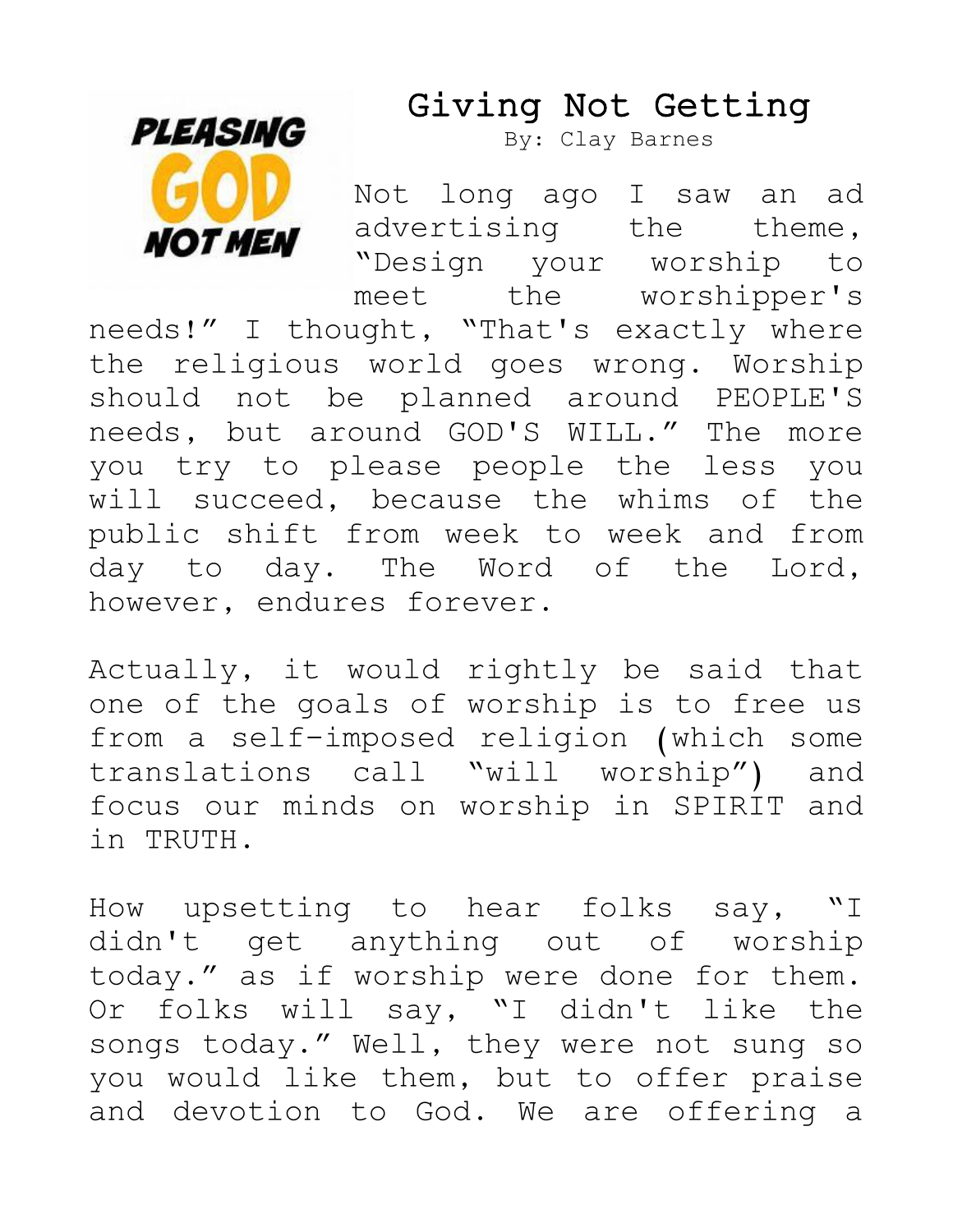sacrifice to God, not staging a presentation for an audience of people. Worship God! The terms "worship" and "selfishness" are mutually exclusive. Worship is giving the Lord His due, not having our senses titillated by entertainment.

Worship involves and includes fellowship. We are God's family and, as such, as sinners all, saved only by God's mercy, we are all "FELLOWS in the same SHIP." We meet together to encourage pme another. So many of our associations in life necessarily are negative and discouraging, and we are, on the job, on the highway, and even in our own homes, too often provoked into destructive thoughts and damaging deeds. Thus, the Lord commanded us to be regular in our assembling together as His children, to get our minds off the mundane occurences of life, and to be provoked to love and good works (Hebrews 10:24-24).

Peter Drucker once said that if a committee had worked on the design of the horse, you would have an animal that could operate its knee joints in both directions but it could not have stood up. So it is when people are determined